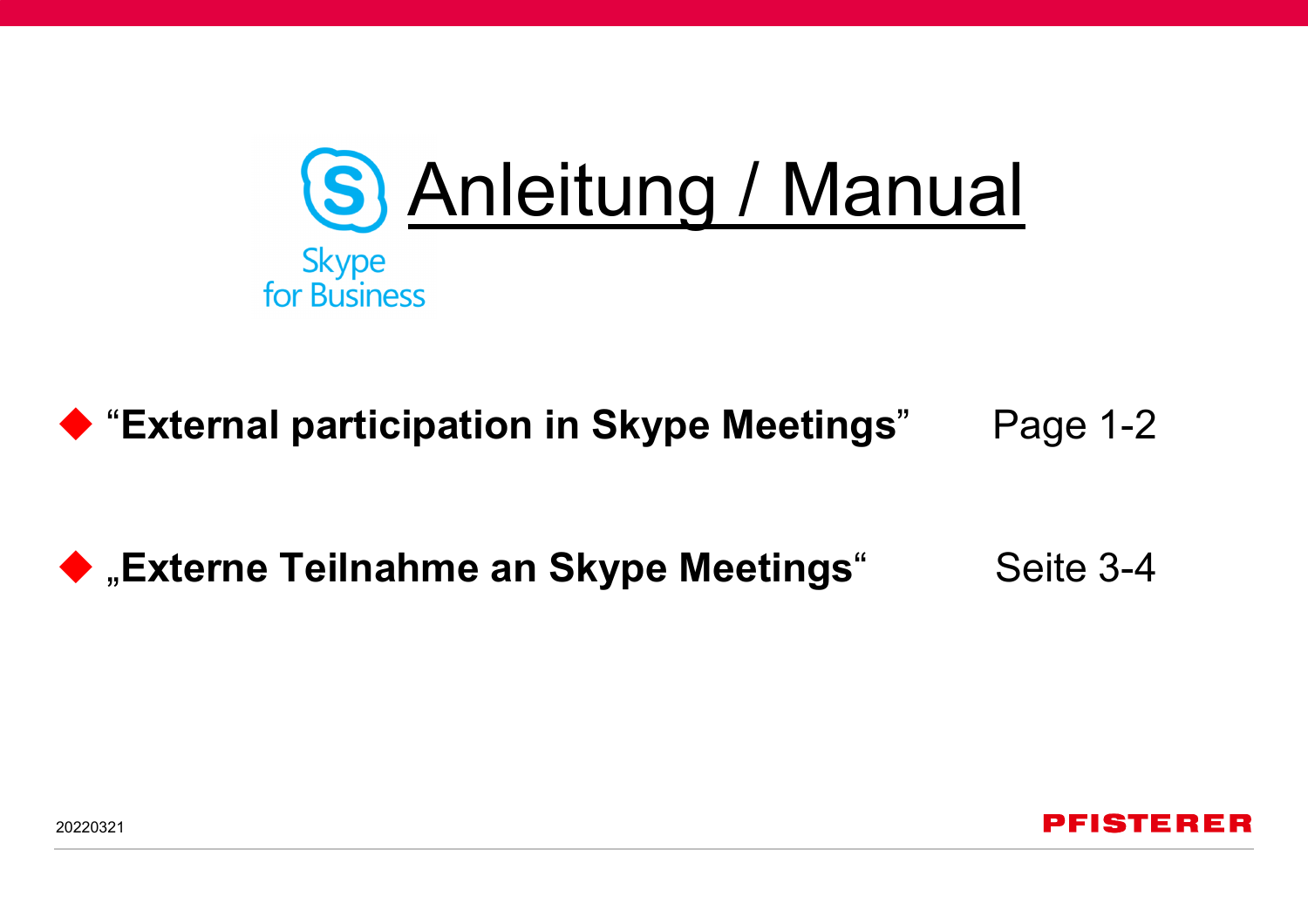# **External participation in Skype Meetings**

### **Introduction**

You have received an invitation to participate in a Skype Online Meeting. There are 2 possible ways to connect to the meeting:

- Your organization uses Microsoft Lync or Skype for Business (nb. not Skype!) → access via **Lync-/Skype for Business-Client**
- Your organization does not use Microsoft Lync or Skype for Business (nb. not Skype!)

 $\rightarrow$  access via the **Skype for Business Web App** (Application in your Browser)

When you take part in an online meeting via an audio connection, it is advisable, for both the above connection types, to use a headset connected to your computer. It may occasionally be possible to use the PC loudspeaker and microphone, but a reduction in audio quality is likely to be the consequence.

### **Participation via Lync/Skype for Business Client**

If your organization already uses Microsoft Lync or Skype for Business, you can connect to the online meeting by clicking on the meeting link in the invitation. You simply then use your usual Lync- or Skype for Business-Client.

#### $\rightarrow$  Join Skype Meeting

**IMPORTANT:** Participating via **Skype (Standard) is not possible**. If your organization uses neither Lync nor Skype for Business, then you will need to participate in the meeting via Lync Web App (see following section).

In some cases you may want to join a meeting with Skype for Business Web App even if the desktop version of Lync or Skype for Business is installed (for example if you can not connect the meeting with the desktop version):

In the meeting request, click Try Skype Web App to join the meeting with Skype for Business Web App (see following section).

### **Participating via Skype for Business Web App**

For those participants who do not have access to either Microsoft Skype for Business or Lync.

1. In the meeting invitation, click on Join Skype-Meeting. In order to participate as a guest, enter your

name in the text box and click Join the meeting. If this is not your first Skype for Business online meeting, go straight to step no 3 in this set of instructions.

| Guest, type your name below                                                                         |
|-----------------------------------------------------------------------------------------------------|
|                                                                                                     |
|                                                                                                     |
|                                                                                                     |
|                                                                                                     |
| Remember me                                                                                         |
| Install Skype for Business Web App plug-in                                                          |
| By joining the meeting, I agree to the plug-in Terms and Conditions.                                |
| With the plug-in, you can present your screen in the meeting. You can't participate in video of the |
|                                                                                                     |

- 2. Make sure to select *Install Skype for Business Web App* plug-in, which is required for computer audio and video. You will also be able to share your computer screen if you are authorized as Presenter.
	- **Allow the Browser to save the Plug-In.**
	- $\blacksquare$  Follow the instructions and install the Plug-in.
	- $\blacksquare$  If prompted allow the execution of "Microsoft Skype for Business Web App Plug-In" in your browser.
	- $\blacksquare$  In some cases you may be asked again to install the Plug-In. Also confirm this request.
	- Should you experience any problems during the Plug-in installation, please contact your local IT to allow the installation in your Browser.

| You have chosen to open:                     |  |
|----------------------------------------------|--|
| SkypeForBusinessPlugin.msi                   |  |
| which is: Windows Installer Package (B.4 MB) |  |
| from: https://                               |  |
| Would you like to save this file?            |  |
|                                              |  |



3. You will be connected to the meeting room lobby until access to the meeting is approved by an administrator.

Hello. You're in our virtual lobby, so make yourself comfortable. The organizer will let you in soon...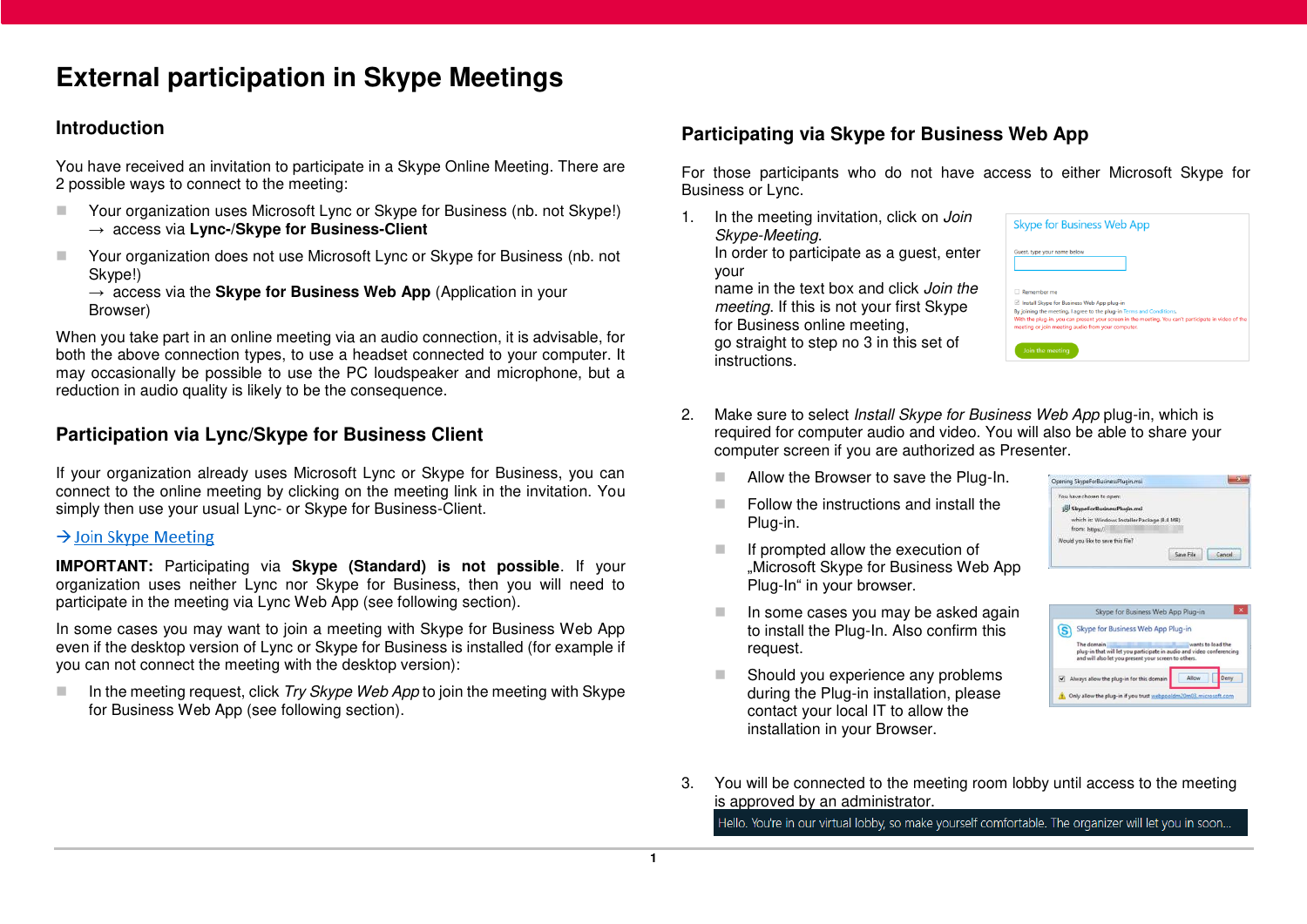### **Choose the meeting view**

You can change the layout of the meeting window depending on what's happening and what you want to focus on. In the upper-right corner of the window, select Pick a layout and choose the meeting view you want:

- Gallery View Shows the picture or video of everyone in the meeting.
- Speaker View Shows the picture or video of the current speaker.
- **Presentation View Available if someone is** presenting. Hides everyone's picture or video and expands your view of the meeting content.



If your camera is connected and set up, you can choose to start a video conversation with other meeting participants. Select the camera button to preview your video. If you'd like to share your video, select Start My Video.

### **View meeting IM conversations**

Select the IM button to open or close the meeting IM pane. If the IM pane is closed, an orange indicator shows new IMs are available.



θ

Important: Everything you type in the IM pane goes to all participants. Sending an IM to an individual participant isn't possible.





### **Share content**

If the meeting organizer has given you presenter privileges, you can use the Present button to share meeting content with others.

- 1. To share your desktop, click Present Desktop. The meeting stage displays You are presenting Desktop, and the desktop is outlined in yellow.
- 2. To share a program, click Present Program and select the program(s) you want to share, then click Present.
- 3. During a sharing session, a sharing toolbar is displayed at the top of your screen. You can hide or unhide it by clicking the pin icon.
- 4. To end the sharing session, click Stop Presenting on the toolbar.

### **Audio control**

Click the microphone button to mute your mic.

### **Exit the meeting**

To leave the meeting, go to More Options **and there Exit Meeting.** 



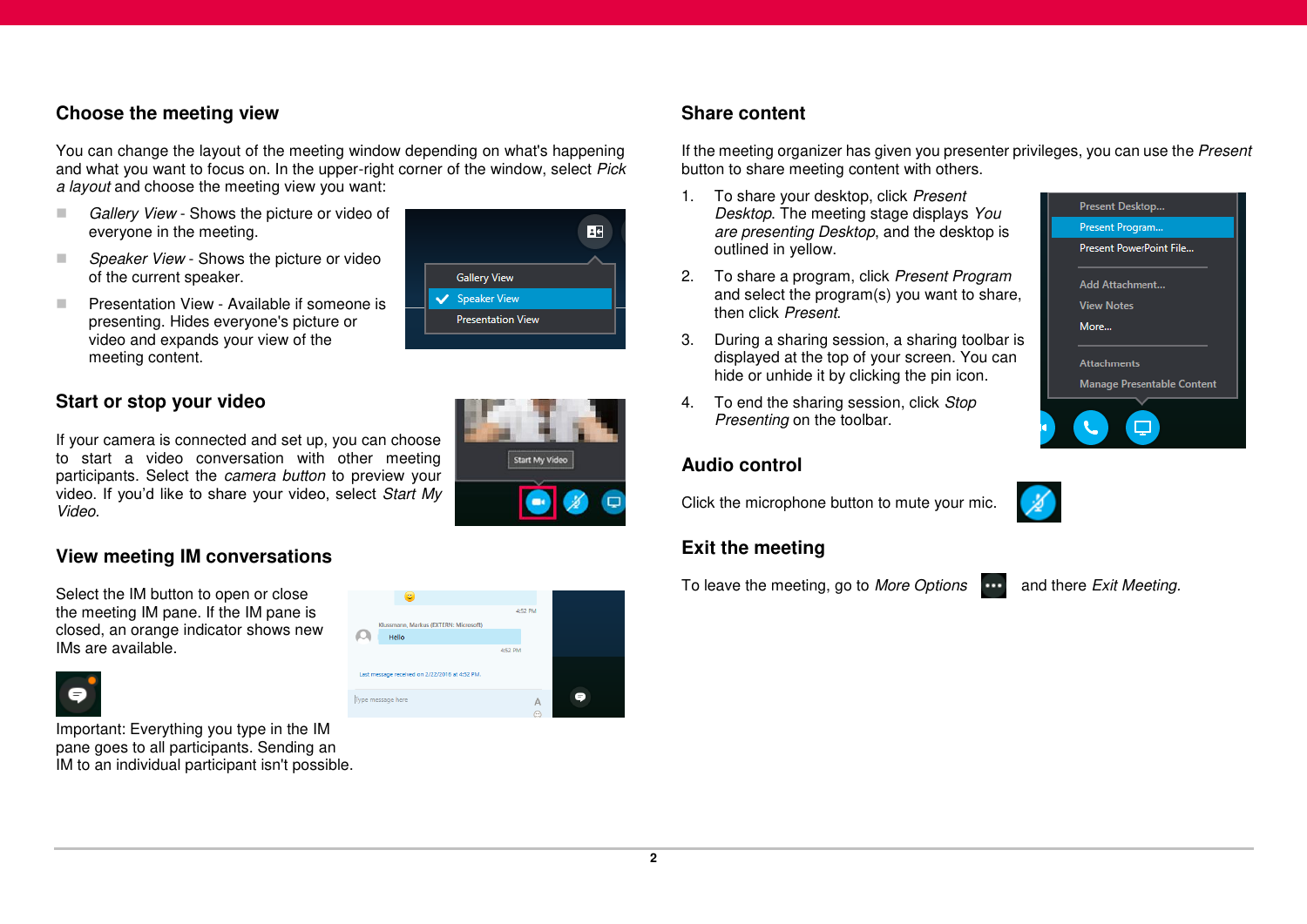## **Externe Teilnahme an Skype Meetings**

### **Einleitung**

Sie haben eine Einladung zu einem Online- bzw. Skype-Meeting erhalten. Sie haben zwei verschiedene Möglichkeiten an diesem Meeting teilzunehmen:

- Ihre Organisation nutzt Microsoft Lync oder Skype for Business (nicht Skype!) → Teilnahme über **Lync-/Skype for Business-Client** (siehe unten)
- Ihre Organisation nutzt nicht Microsoft Lync oder Skype for Business (nicht Skype!)

→ Teilnahme über die **Skype for Business Web App** (Applikation im Browser)

Für die Audio-Teilnahme an einem Online-Meeting ist in beiden Varianten empfohlen, dass Sie ein Audio-Headset an Ihrem PC nutzen. In Einzelfällen ist auch die Teilnahme über PC-Lautsprecher und Mikrofon möglich; dies führt jedoch zu Einbußen bei der Audio-Qualität.

### **Teilnahme über Ihren Lync-/Skype for Business-Client**

Sofern Ihre Organisation bereits Microsoft Lync oder Skype for Business nutzt können Sie einfach per Klick auf den Besprechungs-Link in der Einladung am Meeting teilnehmen. Sie nutzen dann Ihren gewohnten Lync- oder Skype for Business-Client.

 $\rightarrow$  An Skype-Besprechung teilnehmen

**WICHTIG**: Eine Teilnahme mittels **Skype (Standard) ist nicht möglich**. Wenn Sie kein Lync oder Skype for Business in Ihrer Organisation nutzen, nehmen Sie bitte über die Skype Web App am Meeting teil (siehe folgender Abschnitt).

Sollte die Teilnahme über Ihren Lync- oder Skype for Business-Client **nicht** funktionieren nehmen Sie bitte über die Skype Web App am Meeting teil:

Klicken Sie auf den Link Skype Web App testen und fahren Sie wie auf der nächsten Seite beschrieben fort.

### **Teilnahmemöglichkeiten über die Skype for Business Web App**

Für alle Teilnehmer, auf deren Computer Microsoft Skype for Business oder Lync **nicht** installiert ist.

1. Klicken Sie in der

Besprechungseinladung auf An Skype-Besprechung teilnehmen oder auf An Onlinebesprechung teilnehmen. Es öffnet sich die Skpe for Business Web App. Geben Sie Ihren Namen in das Textfeld ein, um als Gast teilzunehmen und klicken Sie An der Besprechung teilnehmen.

|                 | Gast, bitte geben Sie Ihren Namen unten an.       |  |
|-----------------|---------------------------------------------------|--|
| Christina       |                                                   |  |
|                 |                                                   |  |
| Daten speichern |                                                   |  |
|                 | ⊠ Skype for Business Web App Plug-In installieren |  |

Wenn dies nicht Ihre erste Lync- oder Skype for Business Online-Besprechung ist fahren Sie ggf. mit Punkt 3 in dieser Anleitung fort.

2. Markieren Sie Skype for Business Web App-Plug-In installieren, das für Video und Computeraudio erforderlich ist. Damit können Sie auch Ihren Bildschirm teilen, wenn Sie Referent sind.

Folgen Sie der Aufforderung des Browsers, das Plug-In zu speichern.

 Führen Sie die Datei aus, die Sie gespeichert haben und installieren Sie das Plug-In.

Öffnen von SkypeForBusinessPlugin.msi Sie mörbten folgende Datei Affnan SkyneForRusinessPlugin msi Vom Typ: Windows Installer Package (8,4 MB) Von: https://rtc02web.ywgroup.com .<br>Morksen Sie diese Datei sneichern Datei speichern Abbreche

Skype for Business Web App-Plug-S Skype for Business Web App-Plug-In In der Domäne "ric02web.vwgroup.com" soll das Plug-In geladen w<br>mit dem Sie an Audio- und Videokonferenzen teilnehmen und Ihren

Lassen Sie das Plug-In nur zu, wenn Sie "rtc02w

■ Falls Sie eine entsprechende Aufforderung im Browser erhalten erlauben Sie die Ausführung von "Microsoft Skype Web App"

Ggf. erhalten Sie eine weitere Aufforderung zum Laden des Plug-In. Bestätigen Sie auch diese.

■ Sollten Sie bei der Installation des Plug-Ins Probleme haben bitten Sie bitte Ihre lokale IT,

das Lync Web App Plugin für die Installation in Ihrem Browser freizugeben.

3. Sie betreten das Meeting oder werden ggf. in den Wartebereich des Meetings verbunden und für das Meeting freigegeben, sobald Sie von einem Referenten zugelassen werden.

Guten Tag. Sie befinden sich im virtuellen Wartebereich. Der Organisator lässt Sie in Kürze ein.